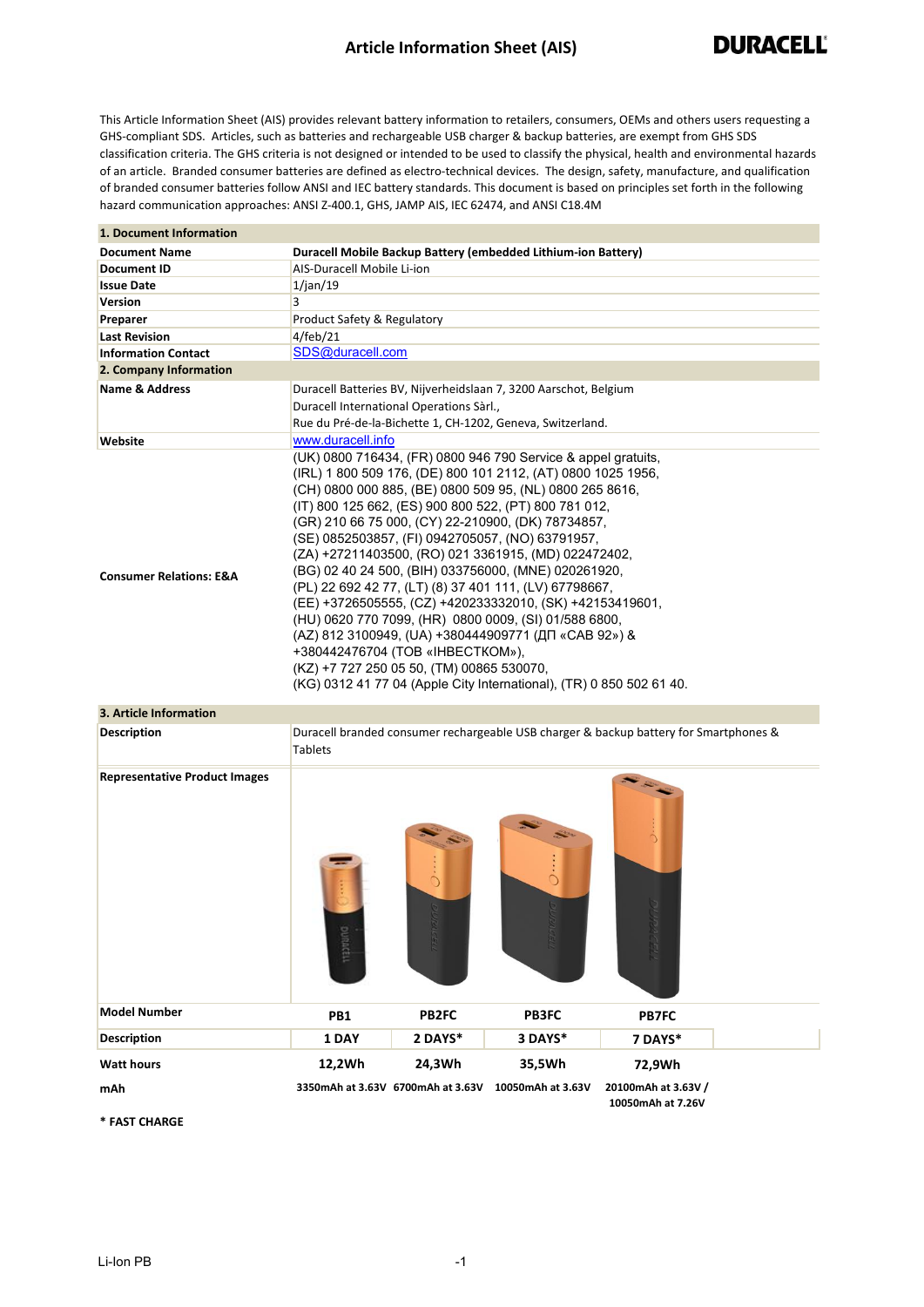| 4. Article Construction                                |                                                                                                                                                                                                                                                                                                                                                                                                                                                                                                                                                                                                                                                          |  |
|--------------------------------------------------------|----------------------------------------------------------------------------------------------------------------------------------------------------------------------------------------------------------------------------------------------------------------------------------------------------------------------------------------------------------------------------------------------------------------------------------------------------------------------------------------------------------------------------------------------------------------------------------------------------------------------------------------------------------|--|
| <b>Applicable Battery Industry</b>                     | UL 1642, IEC 62133, ANSI C18.2M, IEC 60950-1, IEC 62133-2, IEC 62368-1                                                                                                                                                                                                                                                                                                                                                                                                                                                                                                                                                                                   |  |
| <b>Standards</b>                                       |                                                                                                                                                                                                                                                                                                                                                                                                                                                                                                                                                                                                                                                          |  |
| <b>Electro-technical System</b>                        | Rechargeable Lithium-ion                                                                                                                                                                                                                                                                                                                                                                                                                                                                                                                                                                                                                                 |  |
| <b>Electrode - Negative</b>                            | Proprietary                                                                                                                                                                                                                                                                                                                                                                                                                                                                                                                                                                                                                                              |  |
| <b>Electrode - Positive</b>                            | Proprietary                                                                                                                                                                                                                                                                                                                                                                                                                                                                                                                                                                                                                                              |  |
| Electrolyte                                            | Proprietary                                                                                                                                                                                                                                                                                                                                                                                                                                                                                                                                                                                                                                              |  |
| <b>Materials of Construction - Cell</b>                | <b>ABS Plastic</b>                                                                                                                                                                                                                                                                                                                                                                                                                                                                                                                                                                                                                                       |  |
|                                                        | Materials of Construction - Battery Plastic or alumimum depending on model                                                                                                                                                                                                                                                                                                                                                                                                                                                                                                                                                                               |  |
| Case                                                   |                                                                                                                                                                                                                                                                                                                                                                                                                                                                                                                                                                                                                                                          |  |
| <b>Declarable Substances</b><br>(IEC 62474 Criteria 1) | None                                                                                                                                                                                                                                                                                                                                                                                                                                                                                                                                                                                                                                                     |  |
|                                                        |                                                                                                                                                                                                                                                                                                                                                                                                                                                                                                                                                                                                                                                          |  |
| <b>Mercury Free Battery</b><br>(ANSI C18.4M <5ppm)     | Yes                                                                                                                                                                                                                                                                                                                                                                                                                                                                                                                                                                                                                                                      |  |
| <b>Small Cell or Battery</b>                           | No                                                                                                                                                                                                                                                                                                                                                                                                                                                                                                                                                                                                                                                       |  |
| (ANSI C18.1M Part 2; IEC 60086-5)                      |                                                                                                                                                                                                                                                                                                                                                                                                                                                                                                                                                                                                                                                          |  |
| 5. Health & Safety                                     |                                                                                                                                                                                                                                                                                                                                                                                                                                                                                                                                                                                                                                                          |  |
| <b>Ingestion/Small Parts Warning</b>                   | N/A                                                                                                                                                                                                                                                                                                                                                                                                                                                                                                                                                                                                                                                      |  |
|                                                        |                                                                                                                                                                                                                                                                                                                                                                                                                                                                                                                                                                                                                                                          |  |
| <b>Normal Conditions of Use</b>                        | Exposure to contents inside the sealed battery will not occur unless the battery leaks, is exposed<br>to high temperatures, or is mechanically abused.                                                                                                                                                                                                                                                                                                                                                                                                                                                                                                   |  |
| <b>Note to Physician</b>                               | Inhalation of vapors or fumes released due to a large number of leaking batteries may cause<br>respiratory and eye irritation. High concentrations may cause central nervous system effects<br>including headache, dizziness, and nausea. Provide fresh air and seek medical attention.                                                                                                                                                                                                                                                                                                                                                                  |  |
| <b>First Aid - If swallowed</b>                        | Swallowing is not anticipated due to battery size. Irritation to the internal/external mouth area<br>may occur following exposure to a leaking battery. Do not induce vomiting, give food or drink.<br>Seek medical attention immediately.                                                                                                                                                                                                                                                                                                                                                                                                               |  |
| <b>Poison Centers/World Directory</b>                  | http://globalcrisis.info/poisonemergency.html#AAA                                                                                                                                                                                                                                                                                                                                                                                                                                                                                                                                                                                                        |  |
| <b>First Aid - Eye Contact</b>                         | Flush with running water for at least 30 minutes. Seek medical attention immediately.                                                                                                                                                                                                                                                                                                                                                                                                                                                                                                                                                                    |  |
|                                                        |                                                                                                                                                                                                                                                                                                                                                                                                                                                                                                                                                                                                                                                          |  |
| <b>First Aid - Skin Contact</b>                        | Remove contaminated clothing and flush skin with running water for at least 15 minutes. Seek<br>medical attention if irritation persists.                                                                                                                                                                                                                                                                                                                                                                                                                                                                                                                |  |
| <b>First Aid - Inhalation</b>                          | Contents of leaking battery may be irritating to respiratory passages. Move to fresh air. Seek<br>medical attention if irritation persists. Inhalation of vapor                                                                                                                                                                                                                                                                                                                                                                                                                                                                                          |  |
|                                                        | Battery Safety Standards & Testing Duracell rechargeable lithium-ion batteries meet the requirements of [UL 1642, IEC 62133, and<br>ANSI C18.2M]. These standards specify tests and requirements to ensure safe operation of<br>batteries under normal use and reasonably foreseeable misuse. The test regimes assess three<br>conditions of safety. These are:<br>1-Intended use simulation: Partial use, vibration, thermal shock, and mechanical shock<br>2-Reasonably foreseeable misuse: Incorrect installation, external short-circuit, free fall (user-<br>drop), over-discharge, and crush<br>3-Design consideration: Thermal abuse, mold stress |  |
| <b>Precautionary Statements</b>                        | CAUTION: The lithium-ion battery used in this charging device may present a risk of fire or<br>chemical burn if mistreated. Do not disassemble, expose to heat above 100° C (212°F), or<br>incinerate. Misusing or incorrectly connecting the charging device may cause electric shock to<br>users and damage equipment. Read instructions carefully. The charging device may become<br>warm and may reach 50°C (122°F) under extended high power operation. During operation, keep<br>the charging device away from materials that may be affected by these temperatures                                                                                |  |
| 6. Fire Hazard & Firefighting                          |                                                                                                                                                                                                                                                                                                                                                                                                                                                                                                                                                                                                                                                          |  |
| <b>Fire Hazard</b>                                     | Batteries may rupture or leak if involved in a fire.                                                                                                                                                                                                                                                                                                                                                                                                                                                                                                                                                                                                     |  |
| <b>Extinguishing Media</b>                             | In case of fire, you can use fire extinguishers appropriate for a solid material fire; the<br>recommended sequence is water or water mist, sand, CO2, powder. Use any extinguishing media<br>appropriate for the surrounding materials. For incipient (beginning) fires copious amounts of<br>water are effective in cooling burning lithium ion batteries. Fire fighters should use appropriate<br>PPE for the fumes and heat.                                                                                                                                                                                                                          |  |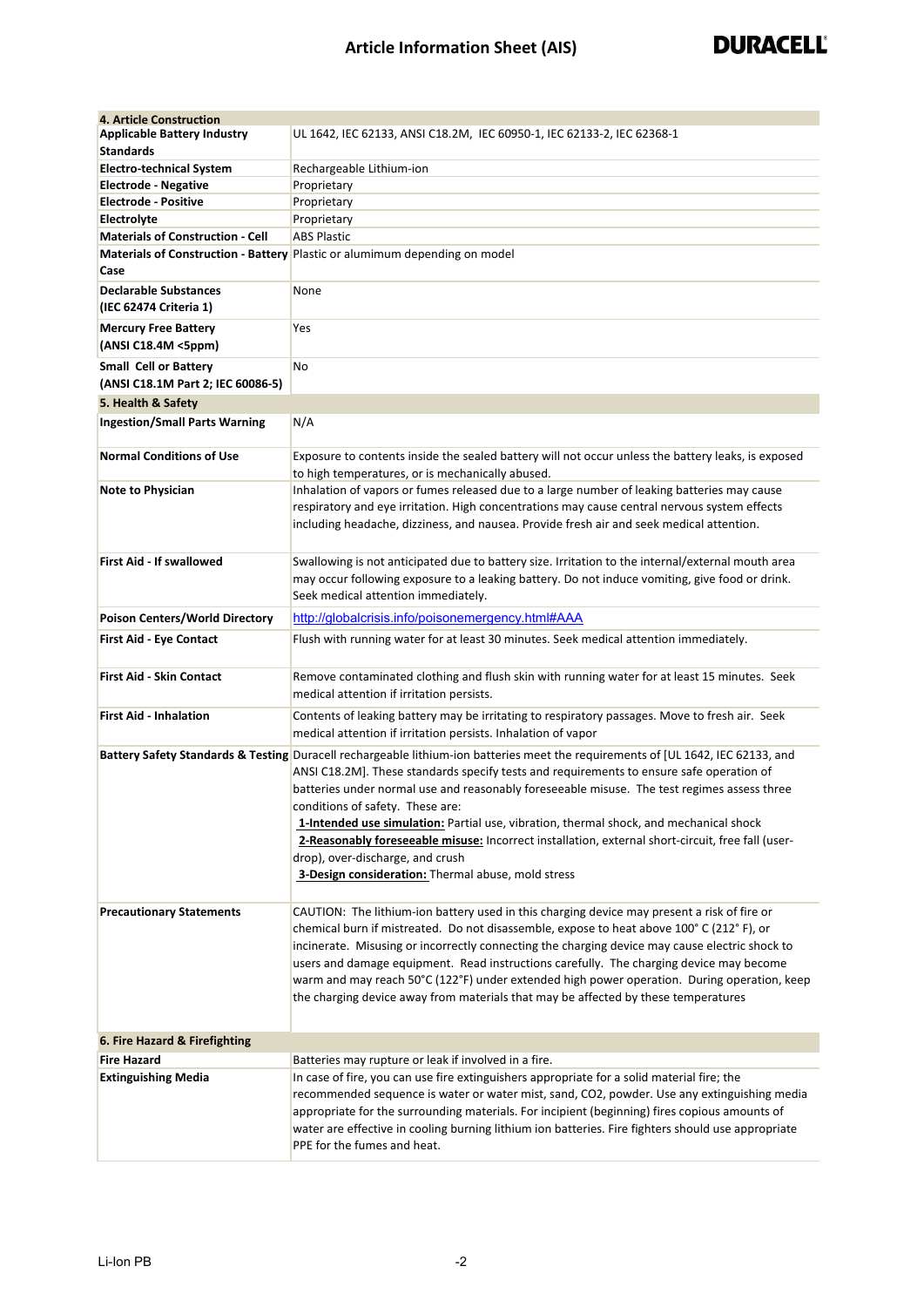|                                                          | Fires Involving Large Quantities of Large quantities of batteries involved in a fire will rupture and release irritating fumes from                                                                                                                                                                                                                                                                                                                                                                                                                                                                                                                                                                                                                                                                                                                                                                                                                                                                      |
|----------------------------------------------------------|----------------------------------------------------------------------------------------------------------------------------------------------------------------------------------------------------------------------------------------------------------------------------------------------------------------------------------------------------------------------------------------------------------------------------------------------------------------------------------------------------------------------------------------------------------------------------------------------------------------------------------------------------------------------------------------------------------------------------------------------------------------------------------------------------------------------------------------------------------------------------------------------------------------------------------------------------------------------------------------------------------|
| <b>Batteries</b>                                         | thermal degradation                                                                                                                                                                                                                                                                                                                                                                                                                                                                                                                                                                                                                                                                                                                                                                                                                                                                                                                                                                                      |
|                                                          | If using water, use enough to smother the fire. Cooling exterior of batteries will help prevent<br>rupturing. Burning batteries generate toxic and corrosive lithium hydroxide fumes. Firefighters<br>should wear self-contained breathing apparatus. Detailed information on fighting a lithium-ion fire<br>can be found in US DOT Emergency Response Guide 147 (Lithium-Ion Batteries).                                                                                                                                                                                                                                                                                                                                                                                                                                                                                                                                                                                                                |
| 7. Handling & Storage                                    |                                                                                                                                                                                                                                                                                                                                                                                                                                                                                                                                                                                                                                                                                                                                                                                                                                                                                                                                                                                                          |
| <b>Handling Precautions</b>                              | Do not drop or subject the charging device to strong mechanical shock. Do not expose the battery<br>to excessive shock or vibration. Do not expose the battery to moisture. Do not insert any object<br>into the parts or openings of the battery. Do not operate the battery if it has received a sharp<br>blow, been dropped, or otherwise has been damaged in any way. Do not use or store in<br>environments where the temperature is 40°C/ (104°F) or greater. Keep out of reach of children.                                                                                                                                                                                                                                                                                                                                                                                                                                                                                                       |
| <b>Storage Precautions</b>                               | Store batteries in a dry place at normal room temperature.                                                                                                                                                                                                                                                                                                                                                                                                                                                                                                                                                                                                                                                                                                                                                                                                                                                                                                                                               |
| 8. Disposal Considerations (GHS Section 13)              |                                                                                                                                                                                                                                                                                                                                                                                                                                                                                                                                                                                                                                                                                                                                                                                                                                                                                                                                                                                                          |
| <b>Collection &amp; Proper Disposal</b>                  | Dispose of batteries in compliance with federal, state or provincial and local regulations. Do not<br>accumulate large quantities of used batteries for disposal. Do not incinerate. Consumers should<br>dispose of their used batteries into the collection network at municipal depots and retailers. They<br>should not dispose of batteries with household trash.                                                                                                                                                                                                                                                                                                                                                                                                                                                                                                                                                                                                                                    |
| 9. Transport Information (GHS Section 14)                |                                                                                                                                                                                                                                                                                                                                                                                                                                                                                                                                                                                                                                                                                                                                                                                                                                                                                                                                                                                                          |
|                                                          | UN38.3 Test Summary Documents that are required January 1, 2020 by the UN Model<br>UN38.3 Test Summary Documents Regulations, 20th Revised Edition, 2.9.4 can be requested by sending an email requst to<br>UN38.3_duracell@duracell.com.                                                                                                                                                                                                                                                                                                                                                                                                                                                                                                                                                                                                                                                                                                                                                                |
| <b>Regulatory Status</b>                                 | Duracell rechargeable lithium-ion batteries are produced and delivered in accordance with current<br>IATA/ICAO regulations. Duracell lithium ion batteries can be shipped in accordance with the most<br>recent ICAO and IATA (62nd Edition 2021) editions. Shipping packages for all Duracell lithium<br>cells/batteries are designed to prevent: short circuits, movement within the package, damage to<br>the cells/batteries, and release of the package contents. Persons who prepare or offer lithium<br>batteries for transport are required by regulation to be trained to the extent of their responsibility.<br>The information in this section is provided for informational purposes only. The transportation of<br>lithium ion batteries is regulated by ICAO, IATA, IMO and US DOT. Duracell lithium ion batteries<br>are not subject to the other provisions of the Dangerous Goods regulations as long as they are<br>packaged and marked in accordance with the applicable regulations. |
| <b>DEFECTIVE Lithium Batteries</b>                       | Defective Lithium batteries are forbidden on both Passenger and Cargo Aircraft. For all other<br>modes of transortation, defective Lithium batteries are fully regulated as Dangerous Goods.                                                                                                                                                                                                                                                                                                                                                                                                                                                                                                                                                                                                                                                                                                                                                                                                             |
| <b>Total Lithium Content (grams)</b>                     | N/A                                                                                                                                                                                                                                                                                                                                                                                                                                                                                                                                                                                                                                                                                                                                                                                                                                                                                                                                                                                                      |
| <b>Lithium ion Watt Hour Rating</b>                      | See Section 3 - Images                                                                                                                                                                                                                                                                                                                                                                                                                                                                                                                                                                                                                                                                                                                                                                                                                                                                                                                                                                                   |
| <b>UN Identification Number/</b><br><b>Shipping Name</b> | UN3480 Lithium Ion battery                                                                                                                                                                                                                                                                                                                                                                                                                                                                                                                                                                                                                                                                                                                                                                                                                                                                                                                                                                               |
| <b>UN 38.3 Transportation Tests</b>                      | Duracell certifies that this lithium ion battery meets the requirements of the UN Manual of Tests<br>and Criteria, Part III subsection 38.3. For documentation requests, please see Section 2.                                                                                                                                                                                                                                                                                                                                                                                                                                                                                                                                                                                                                                                                                                                                                                                                           |
| <b>Special Provisions Conformance</b>                    | Special regulatory provisions require batteries to be packaged in a manner that prevents the<br>generation of a dangerous quantity of heat and short circuits.                                                                                                                                                                                                                                                                                                                                                                                                                                                                                                                                                                                                                                                                                                                                                                                                                                           |
| <b>US DOT Special Provisions</b>                         | 49 CFR 173.185(c)                                                                                                                                                                                                                                                                                                                                                                                                                                                                                                                                                                                                                                                                                                                                                                                                                                                                                                                                                                                        |
| Air Transport (IATA/ICAO) Packing                        | PI 965 - Lithium ion batteries                                                                                                                                                                                                                                                                                                                                                                                                                                                                                                                                                                                                                                                                                                                                                                                                                                                                                                                                                                           |
| <b>Instructions</b>                                      | Lithium Ion cells/batteries are limited to a 30% "State of Charge" (SoC) and forbidden on<br>passenger aircraft thus "Cargo Aircraft Only" label is required.PI 965 Section II will have a quantity<br>limit of 1 package offered for consignment, overpack quantity limit of 1 package and package<br>must be offered separately from other cargo.                                                                                                                                                                                                                                                                                                                                                                                                                                                                                                                                                                                                                                                      |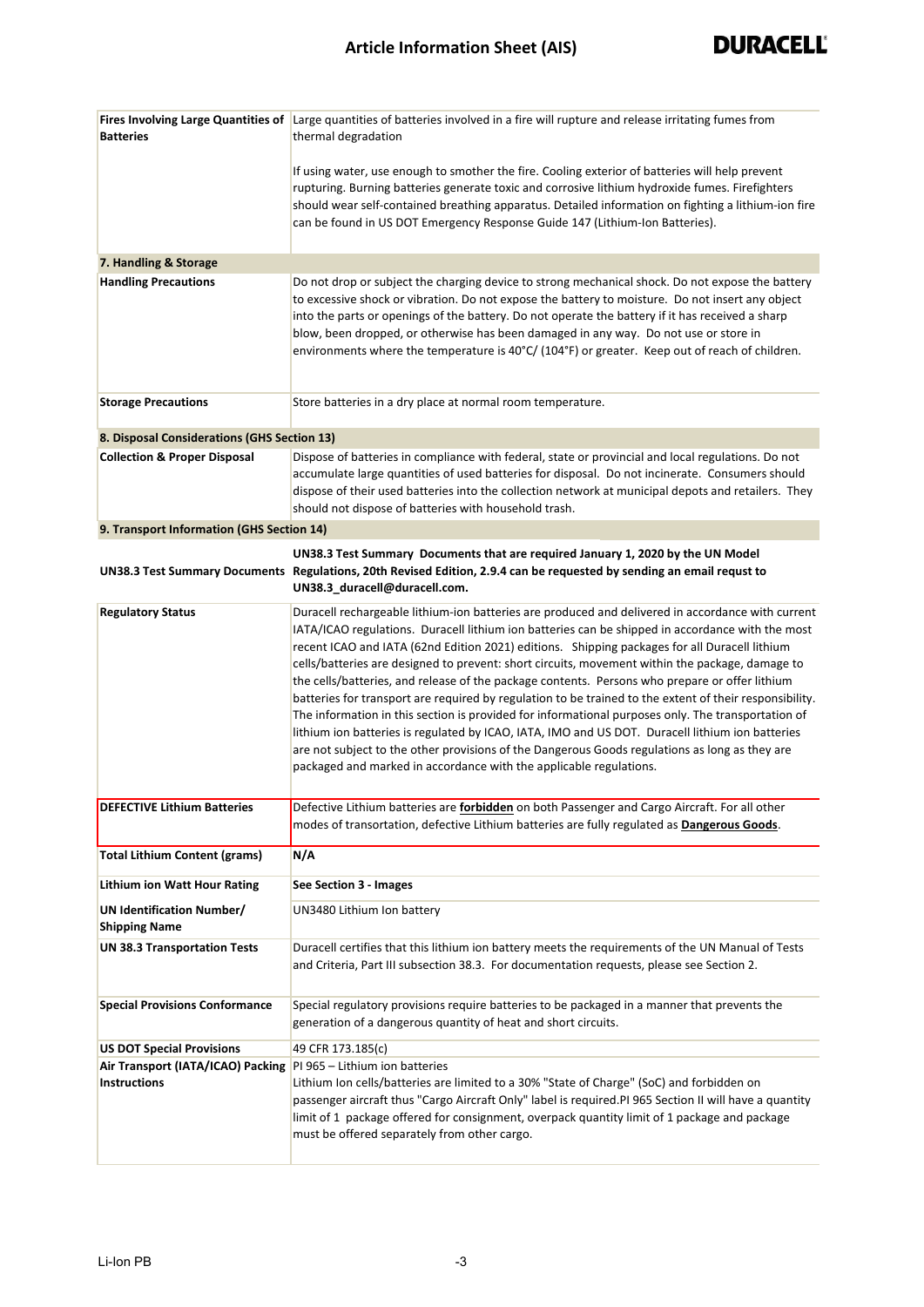| Marine/Water Transport (IMDG)<br><b>Special Provision</b>                                                                                                                | 188                                                                                                                                                                                                                                                                                                                                                                                                                                                                                                                                                             |  |  |
|--------------------------------------------------------------------------------------------------------------------------------------------------------------------------|-----------------------------------------------------------------------------------------------------------------------------------------------------------------------------------------------------------------------------------------------------------------------------------------------------------------------------------------------------------------------------------------------------------------------------------------------------------------------------------------------------------------------------------------------------------------|--|--|
| <b>ADR Special Provisions</b>                                                                                                                                            | 188, 230                                                                                                                                                                                                                                                                                                                                                                                                                                                                                                                                                        |  |  |
| Passenger Air Travel                                                                                                                                                     | Air travelers should consult the US Department of Transportation (DOT) Safety Travel web site at<br>http://safetravel.dot.gov for guidance regarding carry on of lithium ion-batteries.                                                                                                                                                                                                                                                                                                                                                                         |  |  |
| <b>Emergency Transportation Hotline</b>                                                                                                                                  | <b>CHEMTREC 24-Hour Emergency Response Hotline</b><br>Within the United States call +703-527-3887<br>Outside the United States, call +1 703-527-3887 (Collect)                                                                                                                                                                                                                                                                                                                                                                                                  |  |  |
| 10. Regulatory Information (GHS Section 15)                                                                                                                              |                                                                                                                                                                                                                                                                                                                                                                                                                                                                                                                                                                 |  |  |
| 10a. Battery Requirements                                                                                                                                                |                                                                                                                                                                                                                                                                                                                                                                                                                                                                                                                                                                 |  |  |
| <b>USA EPA Mercury Containing &amp;</b><br><b>Rechargeable Battery</b><br><b>Management Act of 1996</b>                                                                  | During the manufacturing process, no mercury is added.                                                                                                                                                                                                                                                                                                                                                                                                                                                                                                          |  |  |
| <b>10b General Requirements</b><br>10c. Regulatory Definitions - Articles                                                                                                |                                                                                                                                                                                                                                                                                                                                                                                                                                                                                                                                                                 |  |  |
| GHS                                                                                                                                                                      | <b>Section 1.3.2.1</b>                                                                                                                                                                                                                                                                                                                                                                                                                                                                                                                                          |  |  |
| 11. Other Information                                                                                                                                                    |                                                                                                                                                                                                                                                                                                                                                                                                                                                                                                                                                                 |  |  |
| 11a. Certification & 3rd Party Approvals                                                                                                                                 |                                                                                                                                                                                                                                                                                                                                                                                                                                                                                                                                                                 |  |  |
| UL                                                                                                                                                                       | Lithium Batteries - Component BBCV2.MH27725 (ATI 505974; 505672)                                                                                                                                                                                                                                                                                                                                                                                                                                                                                                |  |  |
|                                                                                                                                                                          | 11b. AIS Hazard Communication Approaches (consulted in developing this document):                                                                                                                                                                                                                                                                                                                                                                                                                                                                               |  |  |
|                                                                                                                                                                          | Globally Harmonized System (GHS) GHS SDS requirements and classification criteria do not apply to articles or products (such as<br>batteries) that have a fixed shape, which are not intended to release a chemical. The article<br>exemption is found in Section 1.3.2.1.1 of the GHS and reads: The GHS applies to pure substances<br>and their dilute solutions and to mixtures. "Articles" as defined by the Hazard Communication<br>Standard (29 CFR 1900.1200) of the OSHA of the USA, or by similar definition, are outside the<br>scope of the system." |  |  |
| <b>Joint Article Management</b><br><b>Promotion Consortium JAMP</b>                                                                                                      | JAMP is a Japanese Industry Association who developed the concept of an Article Information<br>Sheet as a supply chain tool to share and communicate chemical information in articles. The AIS<br>authoring process is based on "declarable" substances to meet global regulatory requirements as<br>well as substances to be reported by GADSL, JIG, etc.                                                                                                                                                                                                      |  |  |
| IEC 62474 Ed. 1.0 B:2012 Material<br>the Electro-technical Industry                                                                                                      | An international standard that came into effect in March 2012 concerning declaration for electrical<br>Declaration for Products of and for and electronic products. IEC 6274 replaces the defunct Joint Industry Guide - Material Declaration<br>for Electro-technical Products (JIG-101-Ed 4.1 (May 21, 2012)                                                                                                                                                                                                                                                  |  |  |
| IEC 62474 Database - Publically<br>available online<br>(http://std.iec.ch/iec62474).<br><b>Maintained by TC11:</b><br>electrical and electronic products<br>and systems. | The general principle for a substance to be included in the database as a declarable substance is:<br>1) existing national laws or regulations in an IEC member country that are relevant to Electro-<br>technical products and that prohibit or restrict substances, or that have a labeling,<br>communication, reporting or notification requirement, and 2) applying IEC 62474 criteria results in<br>Environmental Standardization for identification of declarable substance.                                                                              |  |  |
| ANSI Z 400.1/Z19.1 (2010)                                                                                                                                                | 2.1 Scope: Applies to preparation of SDSs for hazardous chemicals used under occupational<br>conditions. Does not address how the standard may be applied to articles. It presents basic<br>information on how to develop and write a SDS. Additional information is provided to help<br>comply with state and federal environmental and safety laws and regulations. Elements of the<br>standard may be acceptable for International use.                                                                                                                      |  |  |
| ANSI C18.4M-2018 Portable Cells<br>and Batteries - Environmental                                                                                                         | This standard porvides regulatory guidance and a template to author an article information sheet<br>for a portable consumer battery. See ANNEX C.2 (Informative) Safety Data Sheets and ANNEX E<br>(Informative) Article Information Sheet.                                                                                                                                                                                                                                                                                                                     |  |  |